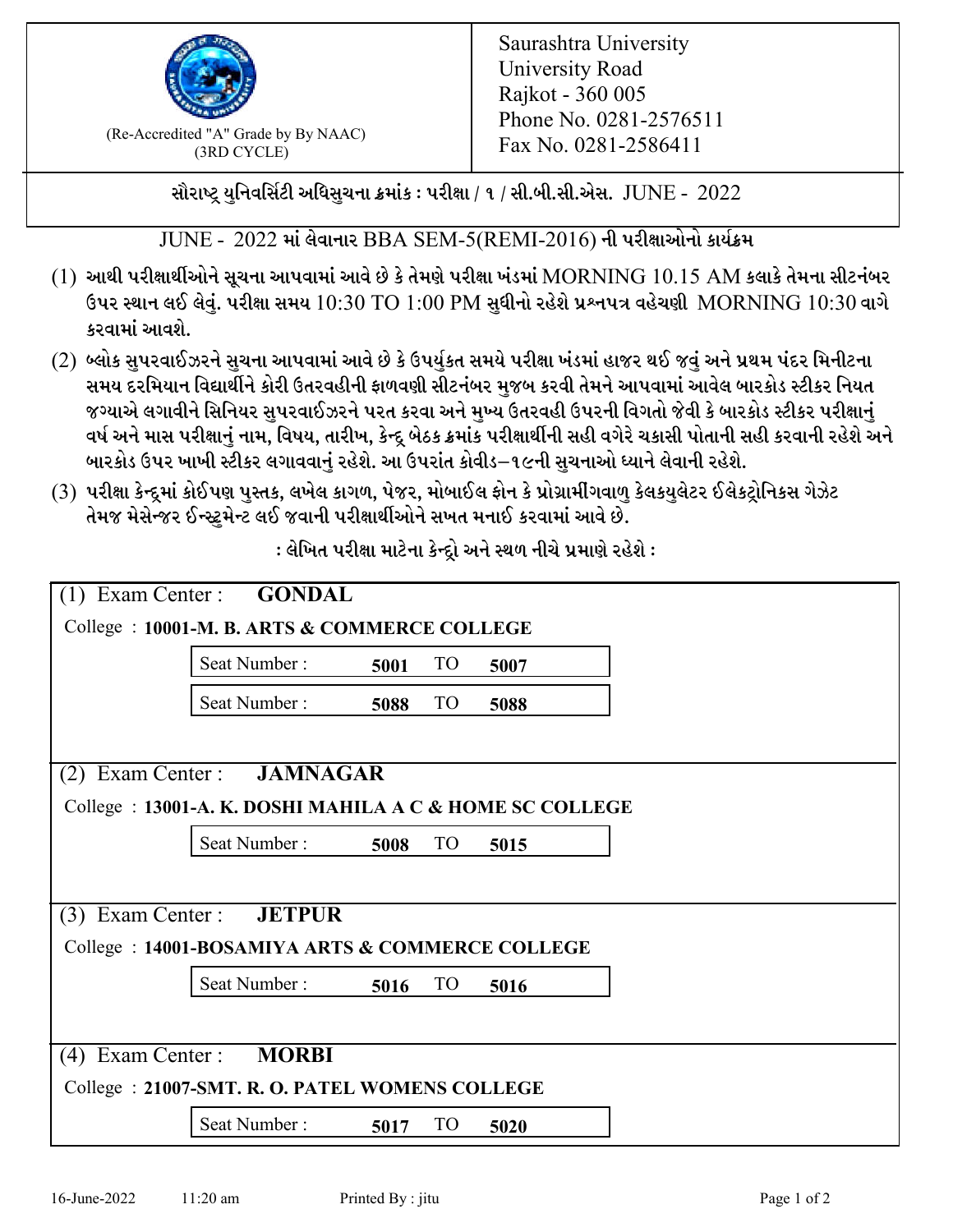|                                              | Exam Center : RAJKOT |      |                 |      | College : 23073-N. P. VEKARIA EDU. & CH. TRUST SANCH. GRACE COLL. OF COMM. |  |  |  |
|----------------------------------------------|----------------------|------|-----------------|------|----------------------------------------------------------------------------|--|--|--|
|                                              | Seat Number:         | 5021 | TO <sub>1</sub> | 5074 |                                                                            |  |  |  |
|                                              | Seat Number:         | 5086 | <b>TO</b>       | 5087 |                                                                            |  |  |  |
|                                              |                      |      |                 |      |                                                                            |  |  |  |
| Exam Center : SURENDRANAGAR                  |                      |      |                 |      |                                                                            |  |  |  |
| College: 24009-SHRI SWAMI VIVEKANAND COLLEGE |                      |      |                 |      |                                                                            |  |  |  |
|                                              | Seat Number:         | 5075 | TO              | 5085 |                                                                            |  |  |  |